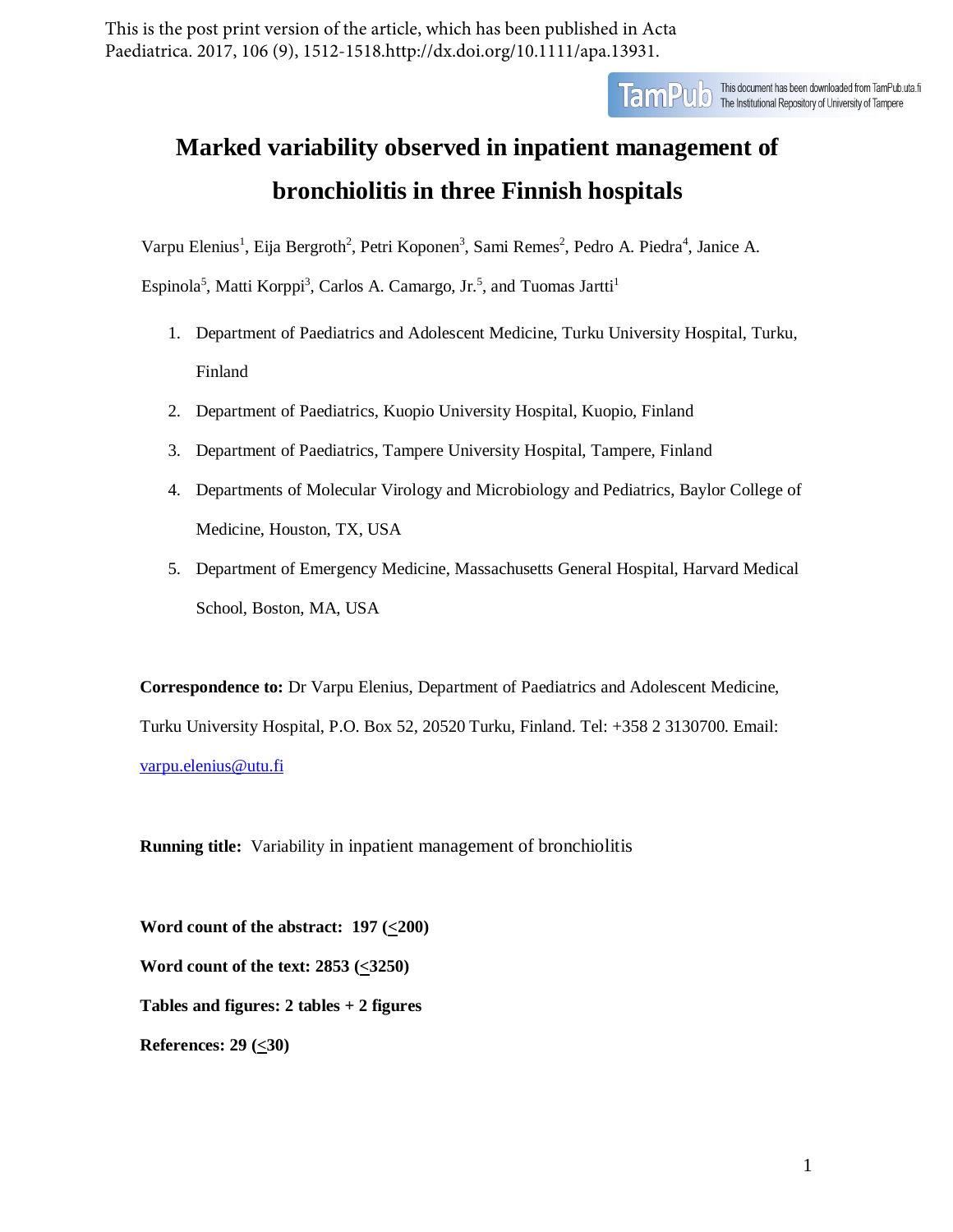# **ABSTRACT**

**Aim:** Infants hospitalized for bronchiolitis undergo examinations and treatments not supported by current research evidence guidelines. We investigated practice variations among Finnish children hospitalised for bronchiolitis.

**Methods:** Prospective, multi-centre cohort study was conducted in paediatric units in three University Hospitals in Finland during 2008-2010. Children under the age of two years hospitalised for bronchiolitis were enrolled. Hospital medical records were reviewed to collect data on clinical course, testing and treatments. Data were analysed separately for children meeting our strict definition of bronchiolitis, age <12 months without history of wheeze, and a loose definition, age 12-23 months or with history of wheezing episode.

**Results:** Among 408 enrolled children, the median age was 8.1 months. Stratifying by strict and loose bronchiolitis subgroups, clinical management varied between the three hospitals: complete blood count (ranges for strict 15-95%; loose 16-94%), chest x-ray (strict 16-91%; loose 14-72%), intravenous fluids (strict 2-47%; loose 2-41%), use of nebulised epinephrine (strict 10-84%; loose 7-50%), use of salbutamol (strict 18-21%; loose 13-84%), and use of corticosteroids (strict 6%- 23%; loose 60-76%).

**Conclusions:** Clinical management of bronchiolitis varied considerably by institution whether using either definitions of bronchiolitis. A stronger commitment to evidence-based bronchiolitis guidelines is needed in Finland.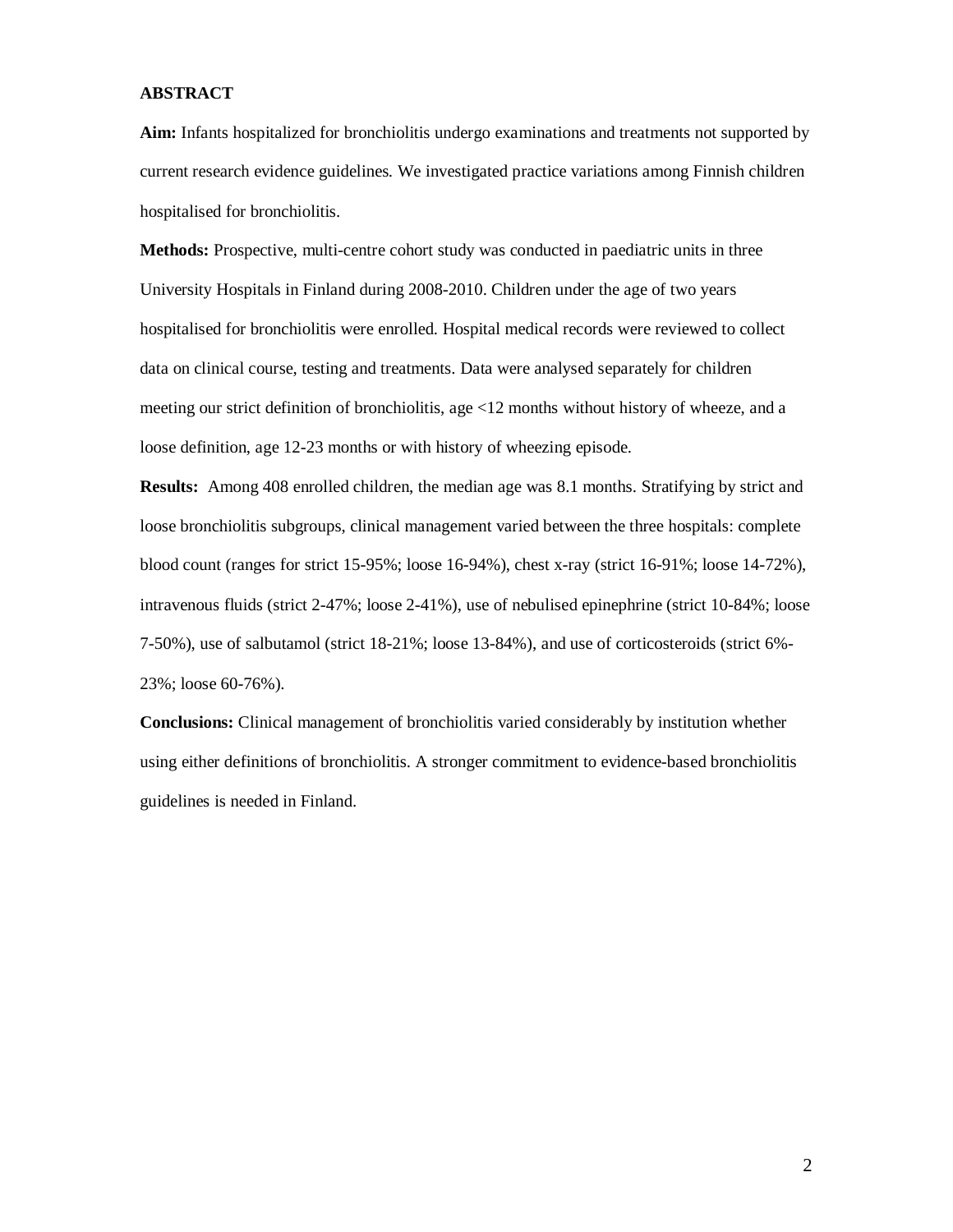**Keywords**: bronchiolitis guidelines, bronchiolitis treatment, practice variation

# **Key Notes**

- Many infants hospitalized for bronchiolitis undergo examinations and treatments not supported by current research evidence.
- We found that clinical management of bronchiolitis varies considerably by institution whether using the strict or loose definitions of bronchiolitis.
- A stronger commitment to evidence-based bronchiolitis guidelines is needed. As a result of our findings we recommend that further guidelines should separate these two definitions of bronchiolitis.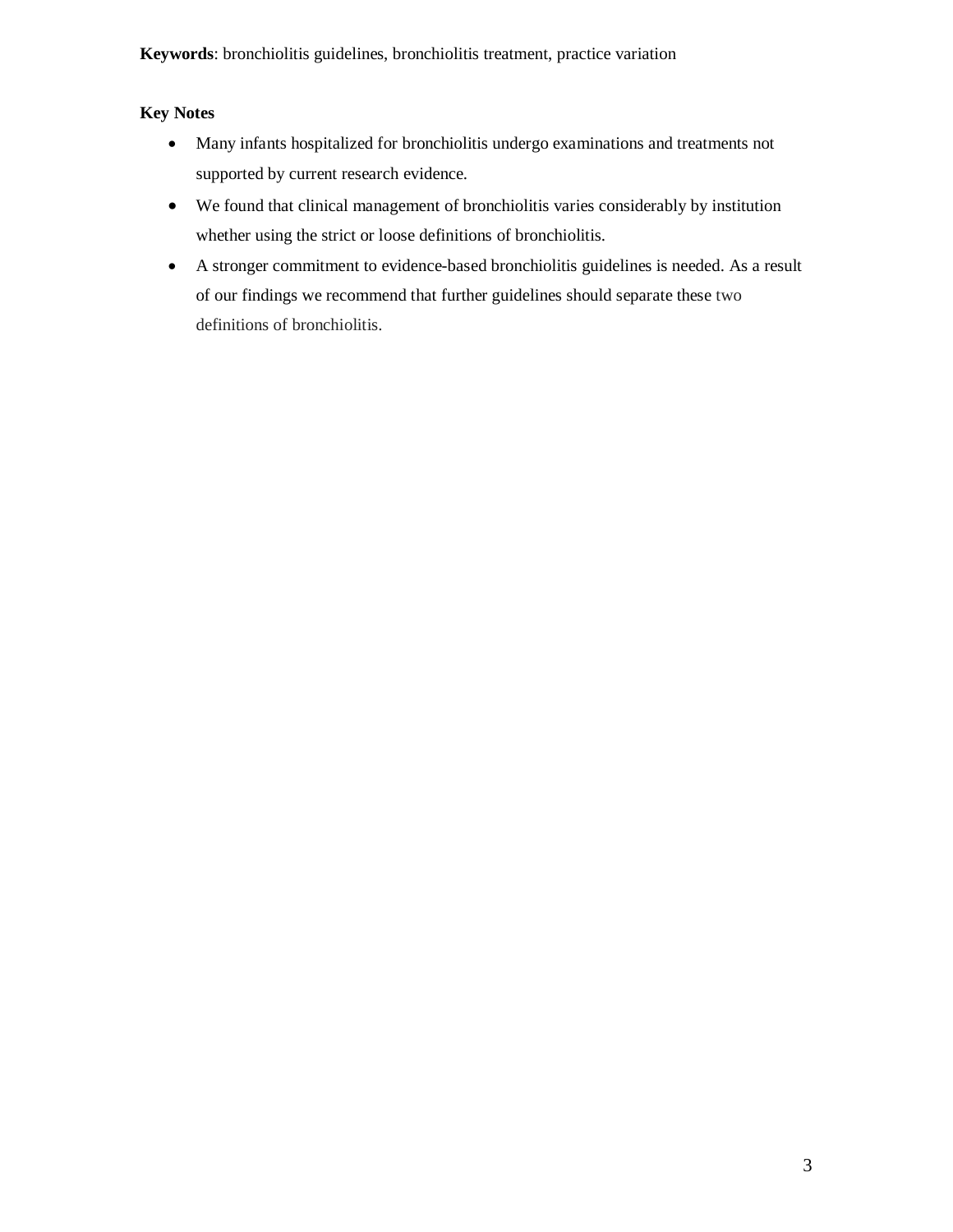## **INTRODUCTION**

Bronchiolitis is a lower respiratory tract viral infection in young children. Most European countries limit the diagnosis of bronchiolitis to infants age 12 months or younger and typically do not allow previous history of wheezing, whereas the USA uses an older age limit of less than 24 months (1). Bronchiolitis is one of the most common and costly respiratory illnesses in infants and young children (2). Approximately 100,000 bronchiolitis admissions occur annually in the USA at an estimated cost of \$1.7 billion (3). In Finland, up to 3% of infants with bronchiolitis under 12 months of age are hospitalized, and up to 9% require intensive care (4). In Finland, the mean hospitalization cost for a bronchiolitis patient is  $\epsilon$ 1,800 and goes up to  $\epsilon$ 8,000 if paediatric intensive care is needed (4).

Several randomized controlled trials and systematic reviews have attempted to identify the optimal treatments for children with bronchiolitis (5-8). Evidence-based care remains largely supportive, including adequate oxygenation, mucus extraction, and nutrition. Despite international guidelines on bronchiolitis, the overuse of diagnostic testing, i.e. chest radiography and laboratory testing, and ineffective therapy, i.e. beta agonists, antibiotics, corticosteroids, remain common. The main reason for the overuse of testing and medications is the modest effectiveness of bronchiolitis guidelines in modifying physician behaviour (9-11).

In response to these problems, many hospitals have implemented clinical practice guidelines and recommendations based on evidence-based guidelines for bronchiolitis (12). These guidelines seldom recommend specific interventions but rather try to prevent the use of irrelevant diagnostic tests or ineffective drug treatments or other interventions. Despite the high frequency and cost of bronchiolitis care, there has been limited research on variability of care among different hospitals (9,13,14). Therefore, our aim was to investigate bronchiolitis-related practice variation in three tertiary care hospitals in Finland. Due to the expected variability in the diagnostic and management practices, we wanted to investigate practice variation in two subgroups of children less than two years of age who were hospitalized for bronchiolitis: 1) those who met our strict definition of bronchiolitis, i.e., age under 12 months of age without history of wheeze, and 2) those who did not, i.e., age 12-23 months or with history of wheeze.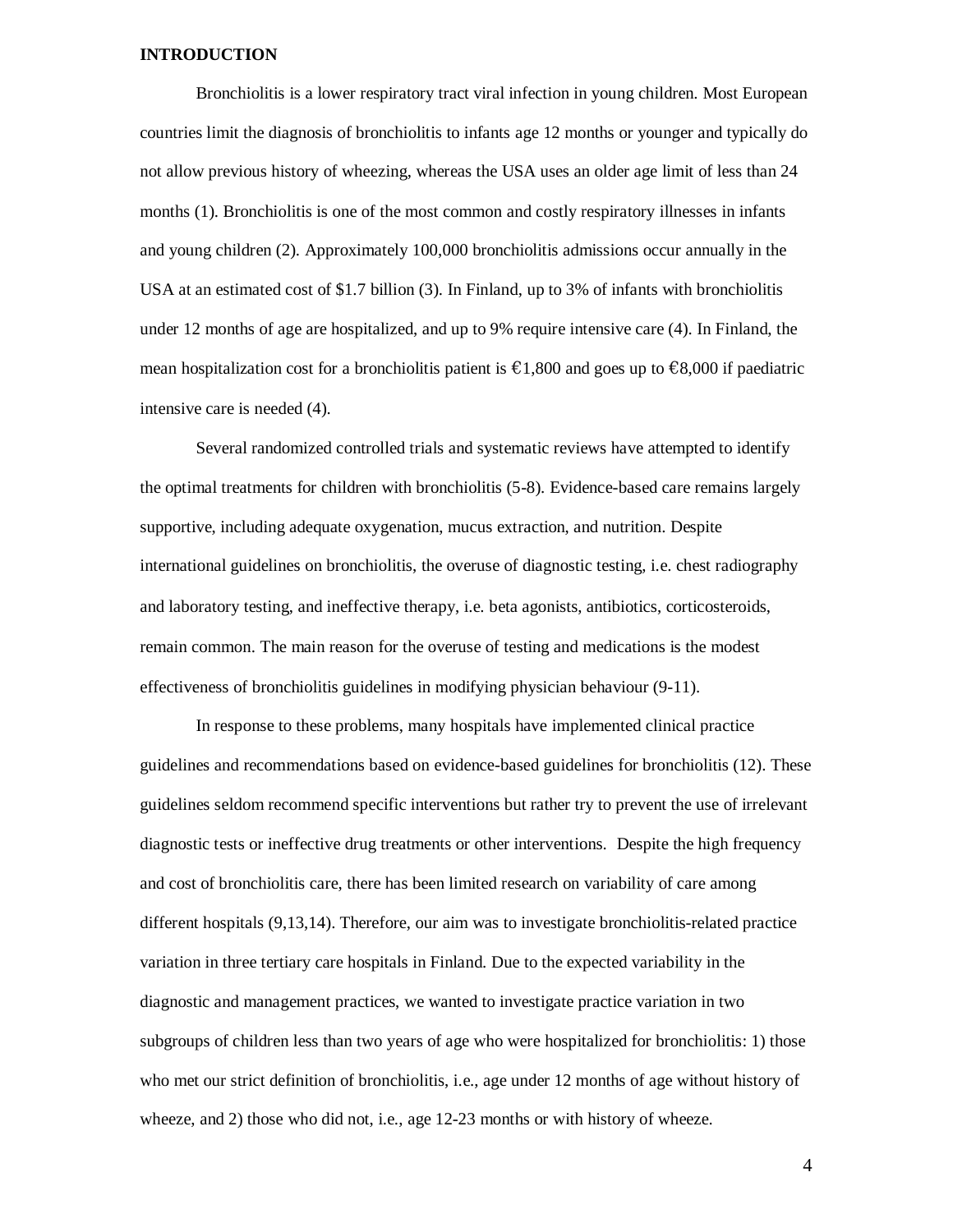#### **METHODS**

#### **Subjects**

This prospective, multicentre cohort study was conducted as part of the Multicenter Airway Research Collaboration, a programme of the Emergency Medicine Network, during two consecutive winter seasons (November through March) in years 2008 to 2010. The study was carried on in the paediatric departments of three Finnish tertiary care university hospitals in Turku, Tampere and Kuopio, Finland (15). As in its USA counterpart study (16), a standardized protocol was used to enrol a target number of consecutive patients from the inpatient ward and the intensive care unit. Inclusion criteria were an attending physician's diagnosis of bronchiolitis, age under two years, and informed consent from a guardian. Patients were enrolled within 18 hours of admission. The exclusion criteria were previous enrolment or transfer to a participating hospital over 48 hours after the original admission time. All patients were treated at the discretion of the treating physician. The institutional review board of Turku University Hospital approved the study, and this approval covered all participating hospitals in Finland.

#### **Data collection**

Investigators conducted a standardized structured interview on patients' demographic, environmental and clinical characteristics (17). Patients were evaluated daily in the ward by a physician. Hospital medical records were used to collect clinical data from the pre-admission evaluation in the emergency department as well as the child's inpatient course. These data were manually reviewed at the Emergency Medicine Network Coordinating Center and site investigators were queried about missing or discrepant data.

To evaluate bronchiolitis severity, a modified Respiratory Distress Severity Score (RDSS) was calculated based on four assessments made during the pre-admission visit: respiratory rate by age, presence of wheezing (yes or no), air entry (normal, mild difficulty, or moderate to severe difficulty), and retractions (none, mild, or moderate to severe) (15,18). Each component was assigned a score of zero, one, or two, with the exception of wheezing, which was assigned either zero (no wheezing) or two (wheezing), and then summed for a possible total score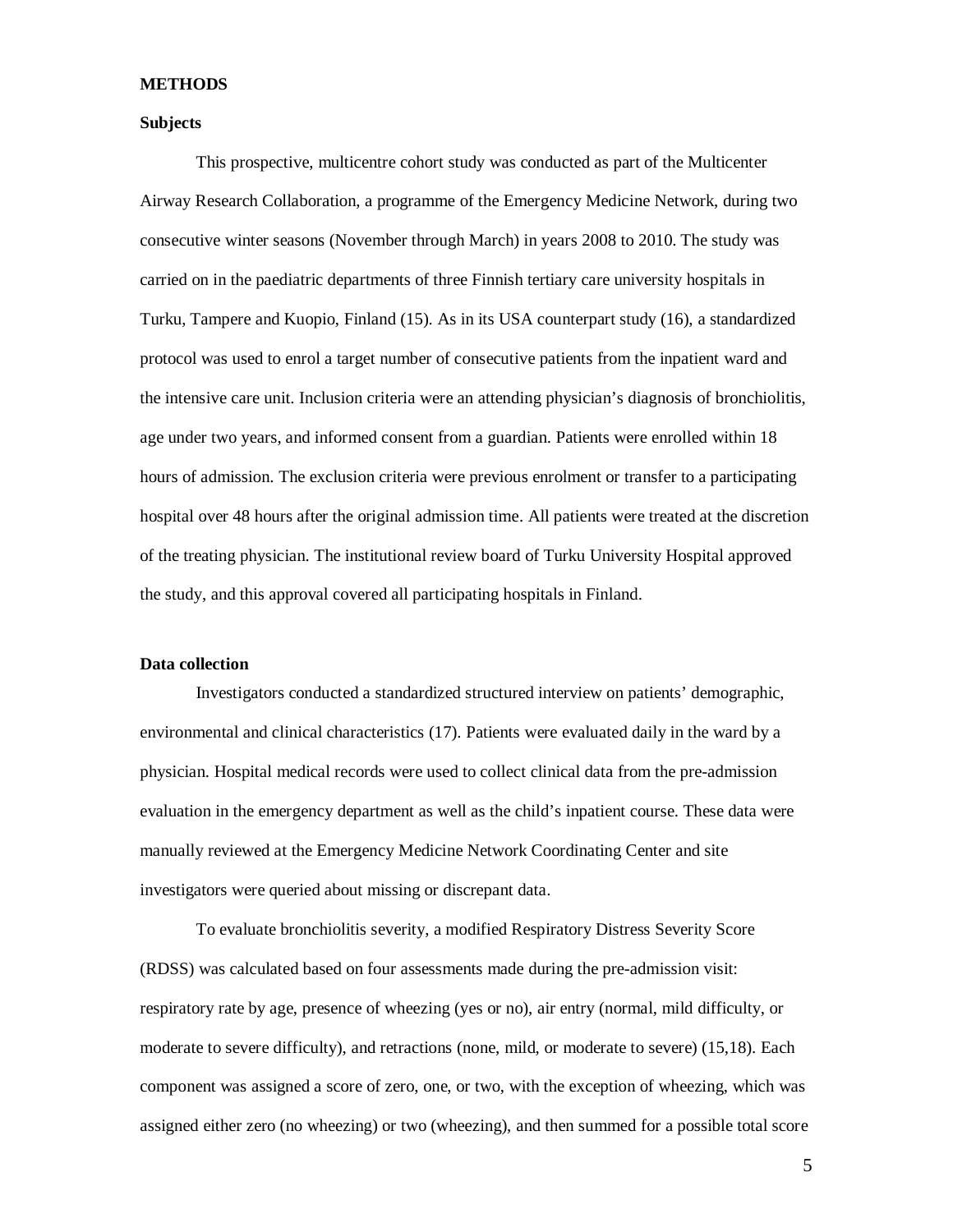of zero to eight per patient. When a child had one or two of the RDSS components missing  $(n=174)$ , single imputation controlling for age, respiratory rate, presence of wheezing, air entry, and retractions, was used to generate the score. RDSS values were not calculated for the 15 patients missing data for more than two components of the score.

#### **Nasopharyngeal aspirate collection and viral testing**

Nasopharyngeal aspirates were collected at study entry using a standardized protocol (19). The sample was added to transport medium, immediately placed on ice, and then stored at - 80°C before analysis at Baylor College of Medicine. All polymerase chain reaction (PCR) assays were conducted as singleplex or duplex two-step real time PCR and used for the detection of RNA respiratory viruses; respiratory syncytial virus (RSV) types A and B, rhinovirus (RV) covering A, B and C species, parainfluenza virus types 1, 2 and 3, influenza virus types A, B and 2009 novel H1N1, human metapneumovirus, coronaviruses NL-63, HKU1, OC43 and 229E, enteroviruses and DNA pathogens for adenovirus. Details of the methods and primers and probes have been described previously (20,21).

#### **Statistical analyses**

All analyses were performed using Stata 14.1 (StataCorp LLC, Texas, USA). Data are presented as proportions and means with 95% confidence intervals (95%CIs) or medians with interquartile ranges (IQRs). For analytical purposes, we divided the cohort into two subgroups by bronchiolitis definition: children under 12.0 months of age with no history of wheeze (strict bronchiolitis) or all other children in the cohort who were 12.0-23.9 months of age or had a history of wheeze (loose bronchiolitis).

To assess variability in care by study site, bivariate associations were tested using chisquare, and Fisher's exact test, and Kruskall-Wallis test, as appropriate. To evaluate the effect of patient characteristics on practice variation between study sites, we created two multilevel mixedeffects logistic regression models for each test and treatment of interest and then calculated each model's corresponding intraclass correlation coefficient (ICC). The first model accounted for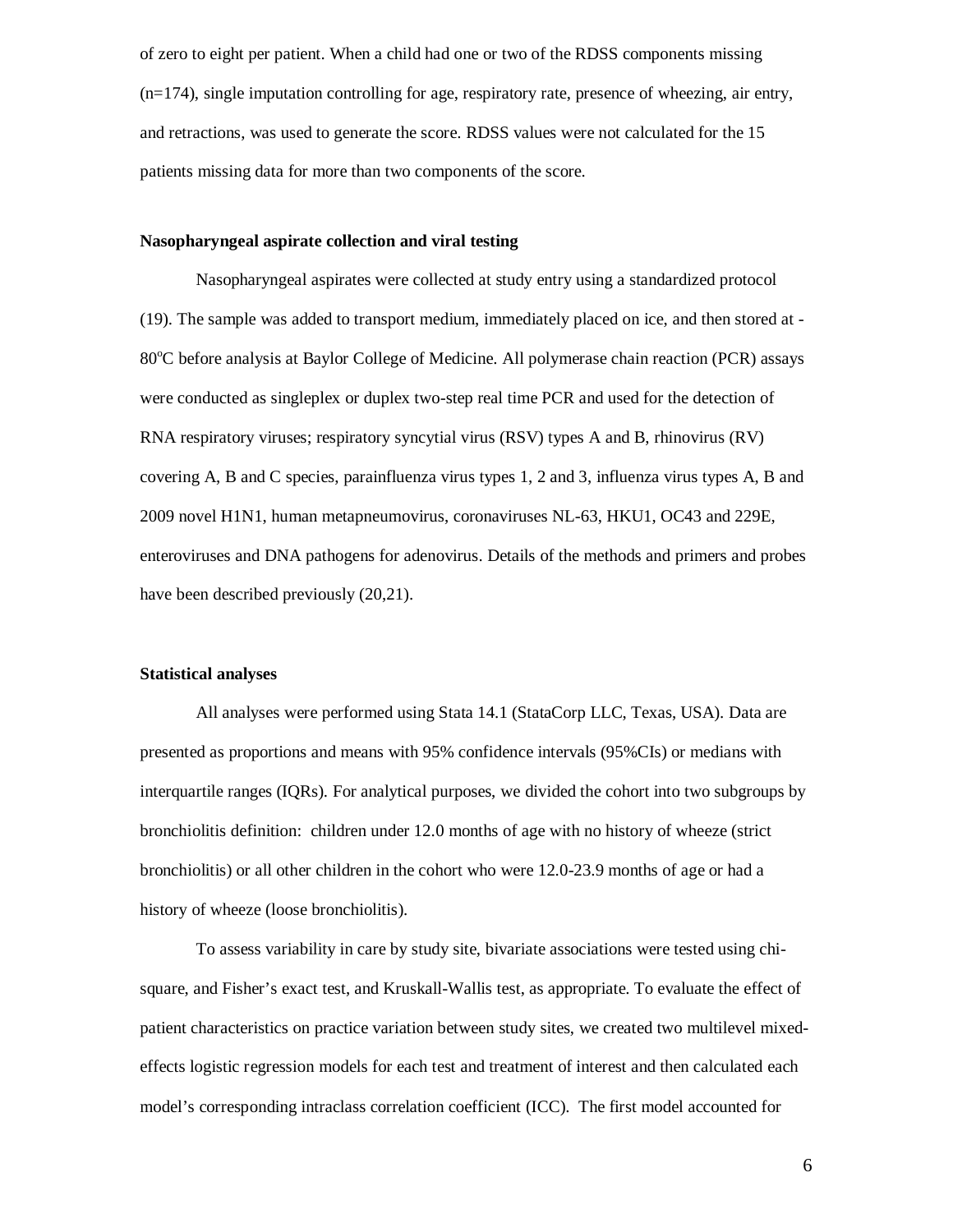random site effects, but did not adjust for patient-level characteristics. The second, more complete model specified random site effects while simultaneously adjusting for patient-level characteristics; i.e., age, sex, insurance provider, major relevant comorbid disorder, and RDSS. Therefore, the ICCs derived from our models that specify only random site effects represent the proportion of the total outcome variation that is attributable to site level differences without adjusting for patient-level characteristics. The ICCs from our complete models represent the total outcome variation that is attributable to site level differences after accounting for differences in patient-level characteristics.

All  $p$  values were two-tailed, with  $p<0.05$  considered statistically significant.

#### **RESULTS**

# **Study cohort and patient characteristics**

Altogether, 408 hospitalized children with bronchiolitis were enrolled (Table 1). Site A enrolled 135 patients, Site B 135 and Site C 138 patients. The median travel distances between home and hospital were13 km for Site A, 47 km for Site B, and 21 km for Site C  $(p<0.001)$ . Among all children hospitalized for bronchiolitis, the median age was 8.1 months (IQR 3.3-14.8), they were more often male (62%), 24% had parents with asthma, and 37% had history of previous wheezing. Additionally, 13% were premature and 12% had major relevant comorbid disorder. Virology testing revealed that 43% were RSV positive and 32% were RV positive, both with and without other detected viruses.

Of all children, 206 (50%) children met our strict definition of bronchiolitis while 202 met the loose definition. Children with strict bronchiolitis were younger partly due to definition, had generally lower RDSS score although exclusively included intensive care unit patients, had RSV more often, and rhinovirus less often (all  $p<0.001$ ) (Table 1).

#### **Patient characteristics by site**

Overall, patient characteristics did not differ by site for sex, race, prematurity or parental history of asthma. However, median age of patients and comorbidity varied between sites: at Site A the median age of patients was 6.0 months, at Site B it was 8.1 months and at Site C it was 10.4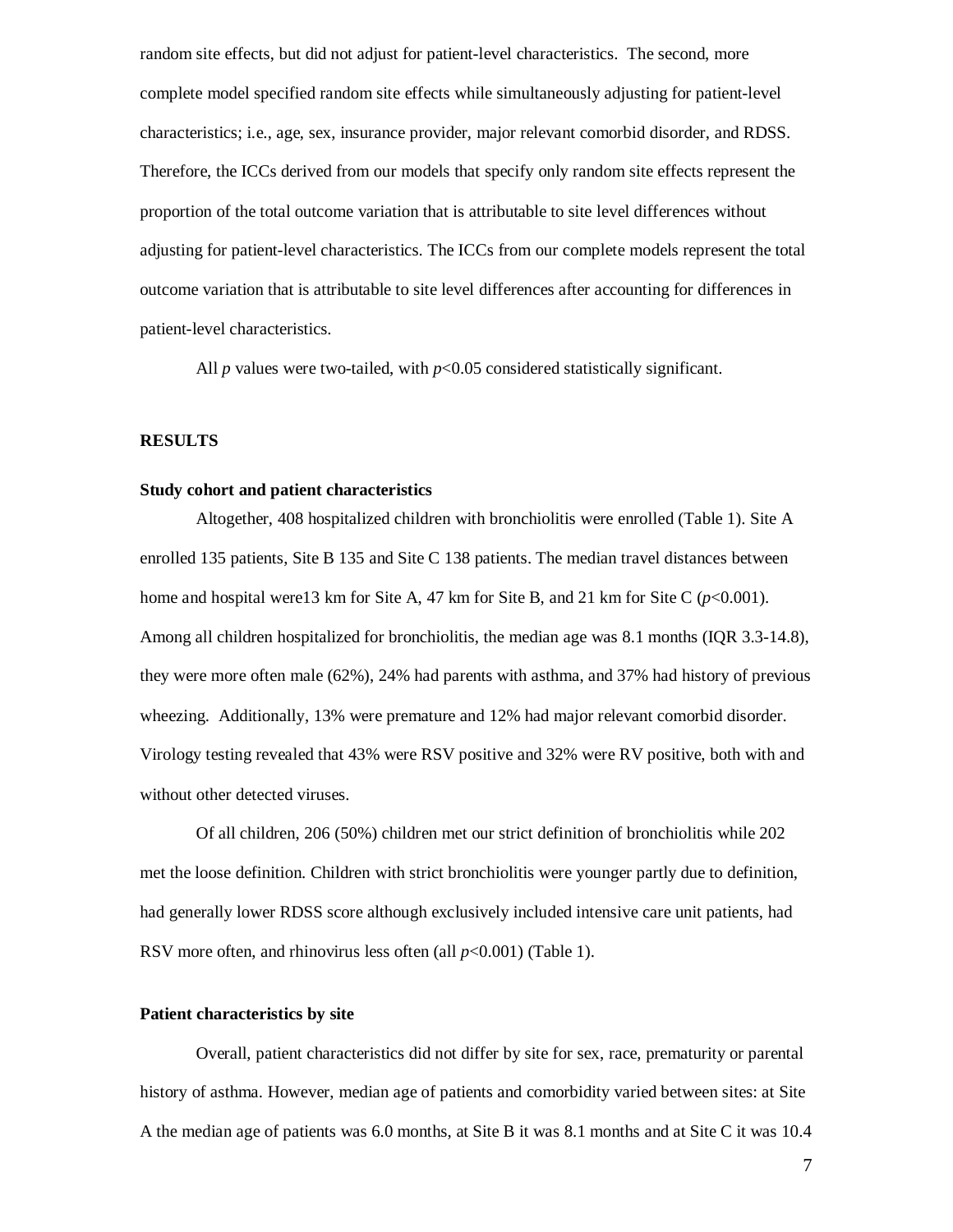months ( $p<0.001$ ). Comorbidity was highest 17% at Site A, it was 13% at Site B and only 6% at Site C  $(p=0.01)$ . Also, RDSS varied significantly by site: the mean RDSS was highest 5.3 at Site A, it was 5.1 at Site C and 4.0 at Site B (*p*<0.001). Taken together, Site A treated younger, more severely ill patients with highest proportion of comorbid disorders.

#### **Testing and medical interventions by site, stratified by bronchiolitis definition**

Diagnostic testing differed significantly between the hospital sites (Fig. 1). Among children with strict bronchiolitis (Fig. 1A), complete blood count (CBC) and chest x-ray were performed for nearly all patients at Site B (95% and 91%, respectively), and only few patients at Site A (15% and 18%, respectively) (both  $p<0.001$ ). At Site C, CBC was performed from 61% and chest x-ray from 16% of patients with strict bronchiolitis. Intravenous fluids were given to 47% of the patients at Site B, and 8% and 2% of patients at Site A and C  $(p<0.001)$ .

Among children with loose bronchiolitis (Fig. 1B), the amount of diagnostic testing remained high at Site B (CBC 94%, chest x-ray 72%), and remained low at Site A (16%, and 14%, respectively), and C (60% and 20%, respectively) (both *p*<0.001). Also, the difference in giving intravenous fluids between hospitals varied. Intravenous fluids were given to 41% of patients at Site B, and 2% and 7% of patients at Site A and C  $(p<0.001)$ .

#### **Medical treatments by site, stratified by bronchiolitis definition**

There were also marked differences in medical treatments between the sites (Fig. 2). Among children with strict bronchiolitis (Fig. 2A), the use of nebulised epinephrine was lowest at Site A (10%), highest at Site B (84%), and intermediate at Site C (49%) (*p*<0.001). No difference between sites was found in the use of salbutamol  $(p=0.95)$ , nor in the use of antibiotics  $(p=0.21)$ . Use of corticosteroids was 6% at Site A, 8% at Site B, and 23% at Site C  $(p=0.03)$ .

Among children with loose bronchiolitis (Fig. 2B), the use of bronchodilators differed between the study sites. The use of nebulised epinephrine was 8% at Site A, 50% at Site B, and 7% at Site C (*p*<0.001). The use of salbutamol was 84% at Site A, 78% at Site B, and 13% at Site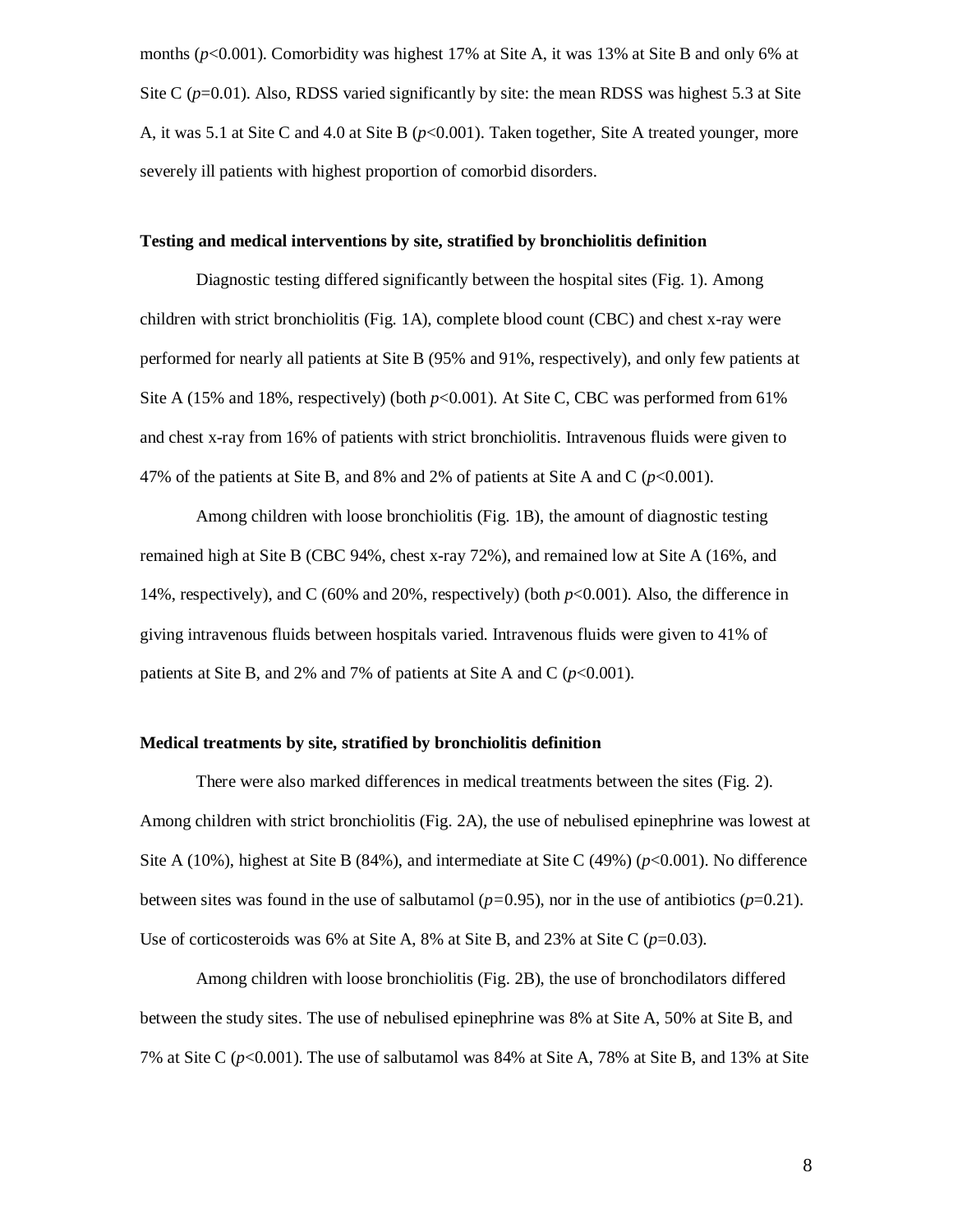$C (P<0.001)$ . No difference between sites was found in the use of antibiotics ( $p=0.13$ ), nor in the use of corticosteroids (*p*=0.26).

#### **Inter-site variability with adjustment for patient characteristics**

To evaluate the effect of patient characteristics on care variability between study sites, we calculated ICCs from mixed-effects logistic regression models (Table 2). Overall, comparing the ICCs from models that excluded patient characteristics (Model A) and the ICCs from models that adjusted for patient demographic and clinical characteristics (Model B), the site-attributable variability remained relatively consistent for each outcome after adjustment.

In the strict bronchiolitis subgroup, salbutamol and inpatient antibiotic use exhibited the lowest percentages of site-attributable variability (all  $\text{ICC}_s$  <1%), while performance of CBC, chest x-ray, intravenous fluids, and use of epinephrine demonstrated the highest percentages of variability (all ICCs >40%).

In the loose bronchiolitis subgroup, use of corticosteroids and antibiotics demonstrated the lowest percentages of site-attributable variability (all ICCs <5%), while CBC performed and use of salbutamol demonstrated the highest percentages of variability (all ICCs >40%).

# **DISCUSSION**

We found that use of diagnostic tests and treatment varied considerably between three Finnish hospitals whether a strict or loose definitions of bronchiolitis was used. Variability was not explained by the differences in patient demographics or clinical characteristics. Excessive diagnostic testing and treatments of bronchiolitis may have adverse effects and will certainly increase costs. Therefore, the latest 2014 American Academy of Pediatrics, 2015 National Institute for Health and Care Excellence and 2016 Finnish bronchiolitis guidelines recommend the supportive care of bronchiolitis with adequate oxygenation and nutrition (12,22,29). Our study was performed during 2008-2010, before publication of these latest guidelines, which may explain some of the excessive testing and treatments observed.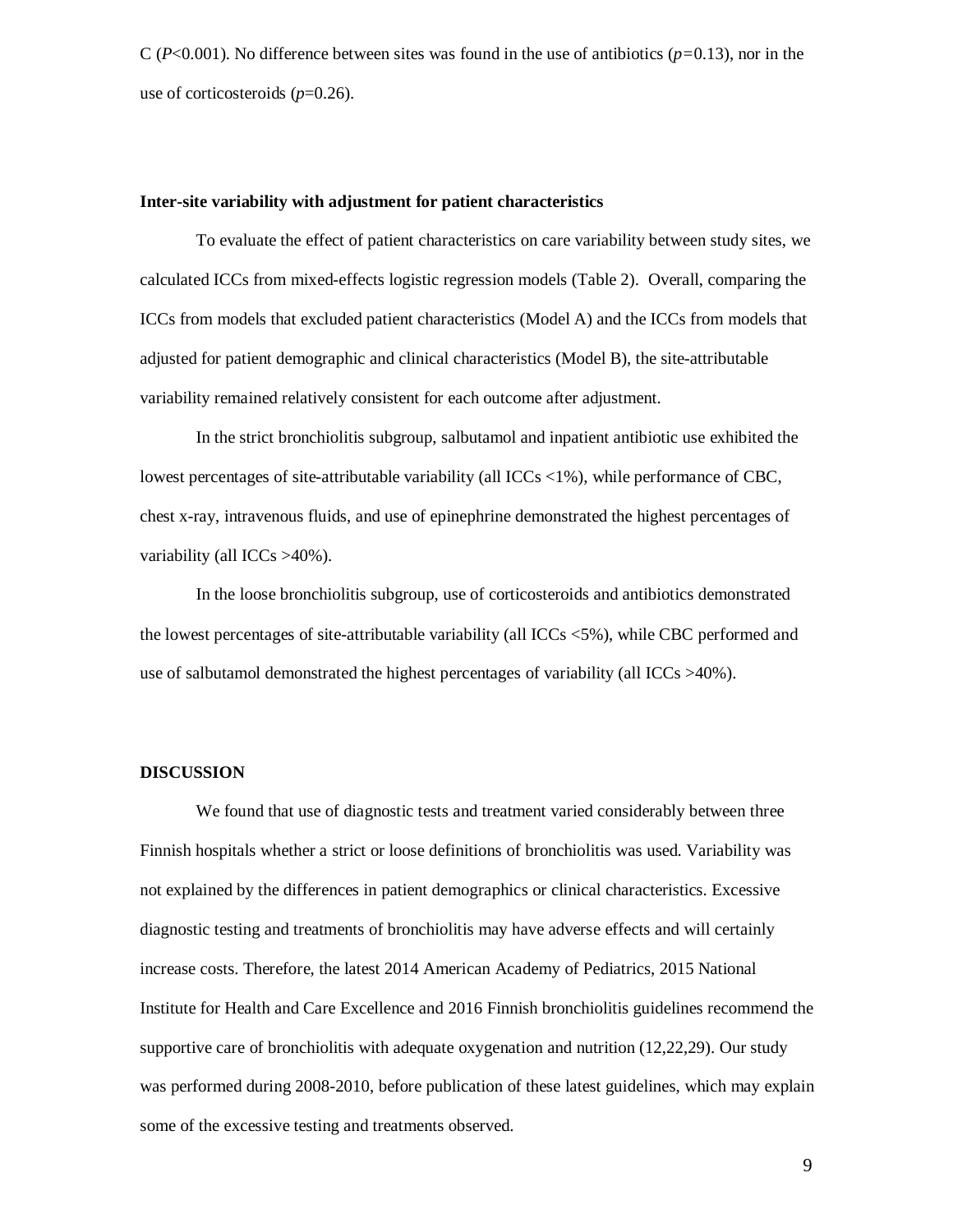Considering diagnostics of bronchiolitis, we found that use of CBC and chest radiography was more common in both clinical subgroups at Site B, although the patients presented with a comparatively less severe illness. According to guidelines, clinicians should diagnose bronchiolitis and assess disease severity on the basis of history and physical examination and radiographic or laboratory studies should not be obtained routinely (12,22,29). However, clinicians should assess risk factors for severe disease, such as age less than 12 weeks, a history of prematurity, underlying cardiopulmonary disease, or immunodeficiency, when making decisions about evaluation and management of children with bronchiolitis. We speculate that the long travel distances between home and hospital at Site B might explain some of these results. If the distance between home and hospital is long, the pressure to perform diagnostic tests and give treatments before discharge might be higher.

In the treatment of bronchiolitis, the largest site differences were found in the use of epinephrine among children with strict definition of bronchiolitis, and in the use of epinephrine and salbutamol among those with loose definition of bronchiolitis. On the contrary, the variability of corticosteroid use was rather low, but it was used quite often among children with loose definition of bronchiolitis. Use of nebulized epinephrine in bronchiolitis patients less than 12 months was national practice in Finland before new randomized trials were published (23-25). This practice was also seen in the study comparing Finnish and Swedish bronchiolitis treatment practices (14). According to recent guidelines, beta agonists and corticosteroids are the most commonly overused, non-evidence-based therapies (12,22,29). Several studies and reviews have evaluated the use of bronchodilators for bronchiolitis patients under two years old, but most randomized controlled trials have failed to demonstrate a consistent benefit (6). The same is true for use of corticosteroids (8,26). The major limitation of these earlier studies was that a subgroup of high asthma risk children was not evaluated separately (20,21). However, much of the continued use of bronchodilators and corticosteroids may arise from similarities in the signs and symptoms between bronchiolitis and asthma, especially with those children close to age 2 years having risk factors for asthma or recurrent wheezing (27,28). It is not surprising that clinician choose to try beta agonists for these older children with asthma risk factors. Most likely, a 23-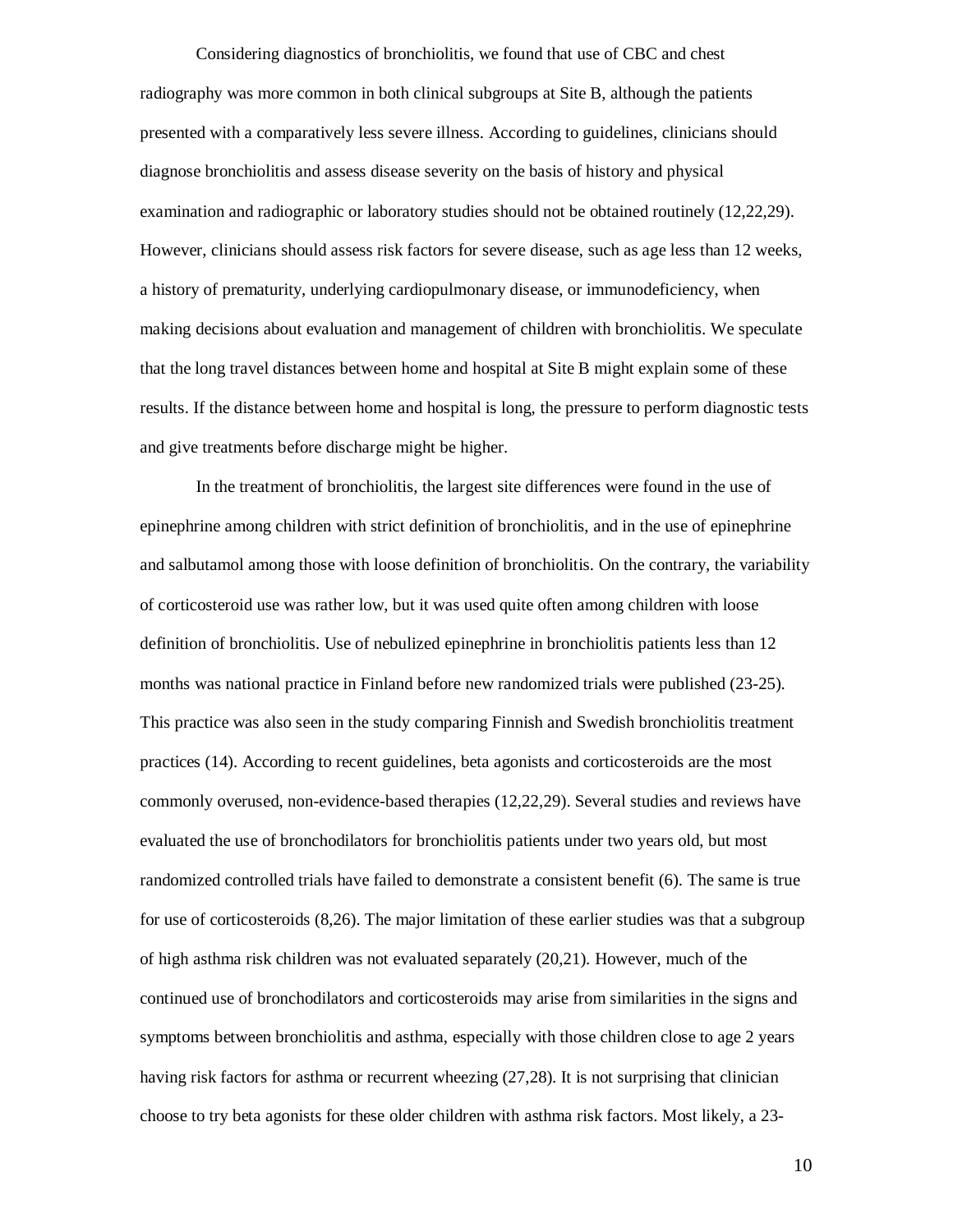month-old child with RV infection and a history of wheeze has a different kind of disease than a three-month-old infant with RSV. Since the current guidelines do not separate these two subgroups, it might be that what is true for the treatment of strict definition of bronchiolitis is not necessarily true for treatment of loose definition of bronchiolitis.

Of other treatments, use of intravenous fluids varied greatly in both bronchiolitis subgroups, with Site B preferring intravenous fluids more than the other sites. We speculate that the other sites more often used nasogastric tube for hydration, but these data were not collected in our study. Guidelines do not prefer either hydration methods, but nasogastric tube can be considered more physiological, and easier to implement, although it may trap mucus and prolong wheezing. Variability in the use for antibiotics was low.

The strengths of our study included a multiyear, multicentre cohort of severely ill bronchiolitis patients, with adjustment for demographic and clinical factors. We evaluated several clinical factors that might have influenced clinical decision-making including parent history of asthma, history of previous wheeze, RDSS, fever and comorbid conditions, but these factors did not explain the variability of practice. Our cohort represented severe bronchiolitis cases because all were admitted to hospital. Therefore, ideally there should have been less observed site variability in tests and treatments. In this paper, we show that even after adjusting for demographic and clinical factors, wide variations between hospitals persisted. Furthermore, wide variation in practice was seen between strict and loose bronchiolitis subgroups. However, this study was not designed to determine the causes for the practice variation; reasons for testing and treatment were not queried. Also, the study was performed before publication of the current guidelines, so we do not know how well the latest guidelines are followed. The follow-up studies are currently on going.

#### **CONCLUSION**

We observed marked differences in diagnostic testing and treatments for bronchiolitis both in children with strict or loose definitions of bronchiolitis. Many infants hospitalised for bronchiolitis undergo examinations and treatments not supported by current research evidence or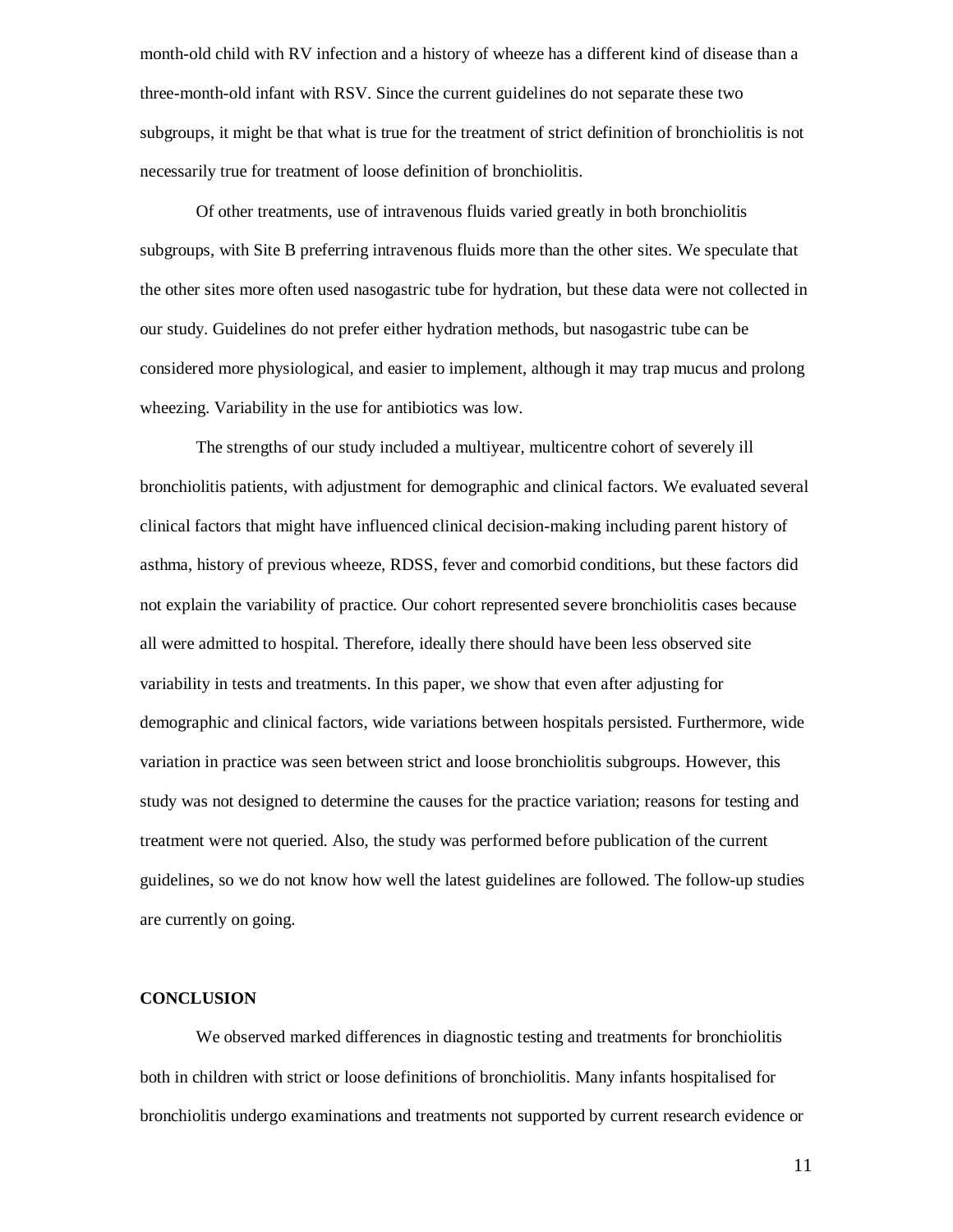guidelines for bronchiolitis. These results call for stronger commitment to the evidence-based

bronchiolitis guidelines (12,22,29).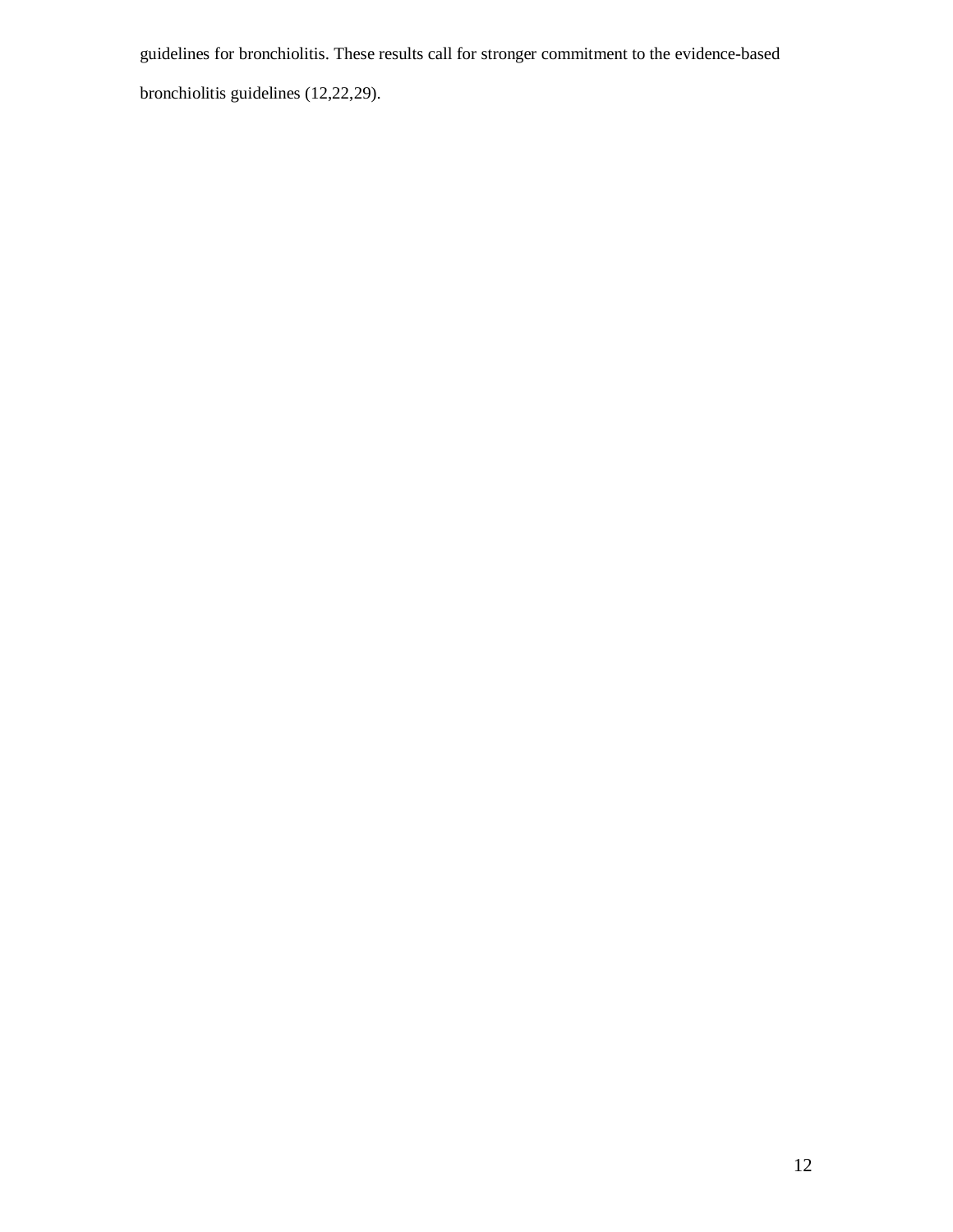#### **ACKNOWLEDGEMENTS**

We thank Ashley F Sullivan, MS, MPH (Department of Emergency Medicine, Massachusetts General Hospital, Boston, MA) for coordinating the Multicenter Airways Research Collaboration in Finland study.

## **FINANCE**

The Academy of Finland (grant numbers 114034, 132595 and 267133), the Finnish Medical Foundation and Tuberculosis Foundation of Tampere, all in Finland, supported this work.

# **CONFLICT OF INTEREST DISCLOSURES:** none.

**Abbreviations:** CBC, complete blood count; CI confidence interval; ICC, Intraclass Correlation Coefficient; IQR, interquartile range; RDSS, respiratory distress severity score; RSV, respiratory syncytial virus; RV, rhinovirus.

# **References**

- 1. Meissner HC. Viral Bronchiolitis in Children. *N Engl J Med* 2016; 374: 62-72
- 2. Carroll KN, Gebretsadik T, Griffin MR, Wu P, Dupont WD, Mitchel EF, et al. Increasing burden and risk factors for bronchiolitis-related medical visits in infants enrolled in a state health care insurance plan. *Pediatrics* 2008; 122: 58-64
- 3. Hasegawa K, Tsugawa Y, Brown DF, Mansbach JM, Camargo CA. Temporal trends in emergency department visits for bronchiolitis in the United States, 2006 to 2010. *Pediatr Infect Dis J* 2014; 33: 11-18
- 4. Heikkilä P, Forma L, Korppi M. Hospitalisation costs for infant bronchiolitis are up to 20 times higher if intensive care is needed. *Acta Paediatr* 2015; 104: 269- 273
- 5. Schroeder AR, Mansbach JM. Recent evidence on the management of bronchiolitis. *Curr Opin Pediatr* 2014; 26: 328-333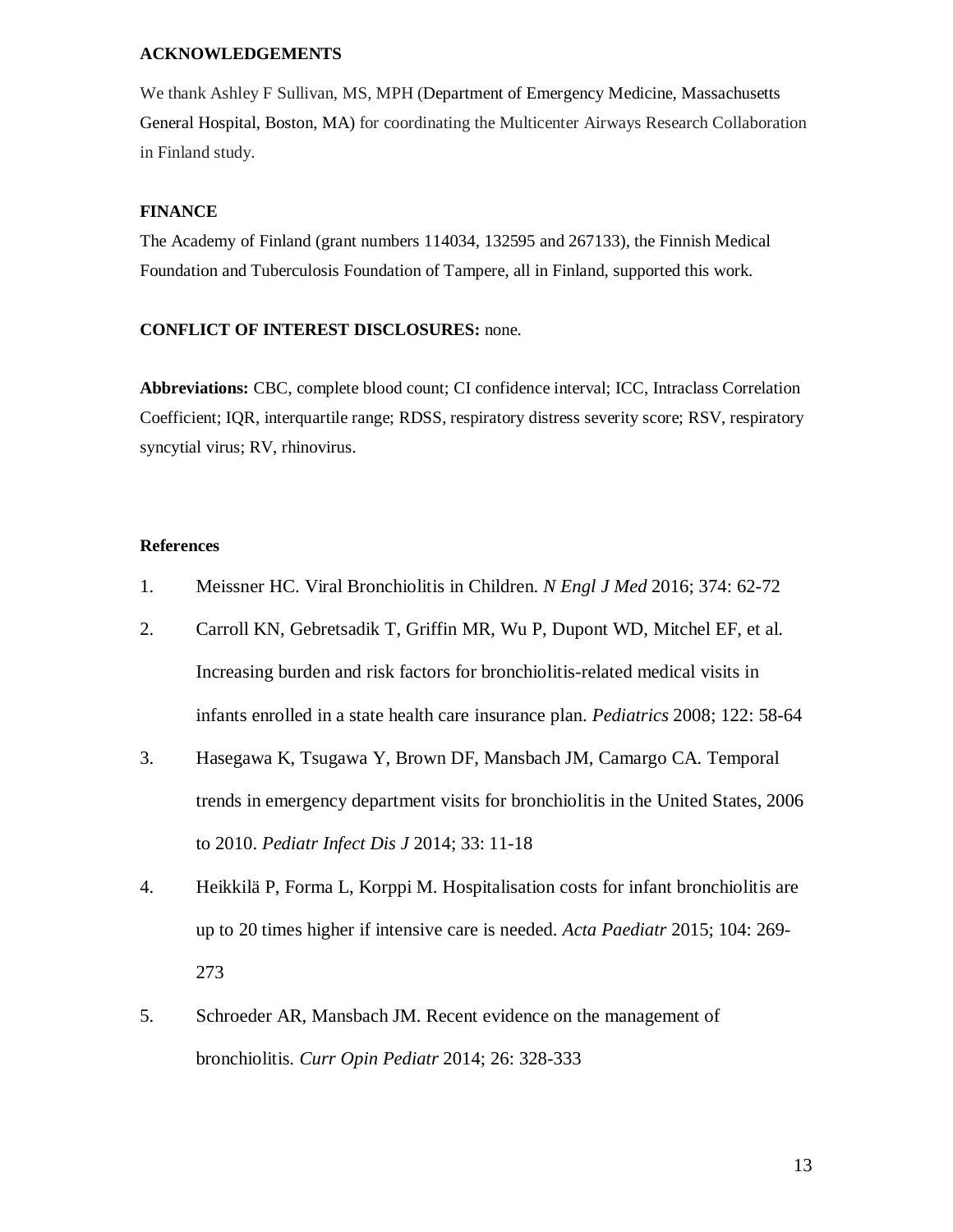- 6. Gadomski AM, Scribani MB. Bronchodilators for bronchiolitis. *Cochrane Database Syst Rev* 2014; 6: CD001266
- 7. Zhang L, Mendoza-Sassi RA, Wainwright C, Klassen TP. Nebulised hypertonic saline solution for acute bronchiolitis in infants. *Cochrane Database Syst Rev* 2013; 7: CD006458
- 8. Fernandes RM, Hartling L. Glucocorticoids for acute viral bronchiolitis in infants and young children. *JAMA* 2014; 311: 87-88
- 9. Ralston S, Comick A, Nichols E, Parker D, Lanter P. Effectiveness of quality improvement in hospitalization for bronchiolitis: a systematic review. *Pediatrics* 2014; 134: 571-581
- 10. Parikh K, Hall M, Teach SJ. Bronchiolitis management before and after the AAP guidelines. *Pediatrics* 2014; 133: e1-7
- 11. McCulloh RJ, Smitherman SE, Koehn KL, Alverson BK. Assessing the impact of national guidelines on the management of children hospitalized for acute bronchiolitis. *Pediatr Pulmonol* 2014; 49: 688-694
- 12. Ralston SL, Lieberthal AS, Meissner HC, Alverson BK, Baley JE, Gadomski AM, et al. Clinical practice guideline: the diagnosis, management, and prevention of bronchiolitis. *Pediatrics* 2014; 134: e1474-1502
- 13. Florin TA, Byczkowski T, Ruddy RM, Zorc JJ, Test M, Shah SS. Variation in the management of infants hospitalized for bronchiolitis persists after the 2006 American Academy of Pediatrics bronchiolitis guidelines. *J Pediatr* 2014; 165: 786-792
- 14. Mecklin M, Hesselmar B, Qvist E, Wennergren G, Korppi M. Diagnosis and treatment of bronchiolitis in Finnish and Swedish children's hospitals. *Acta Paediatr* 2014; 103: 946-950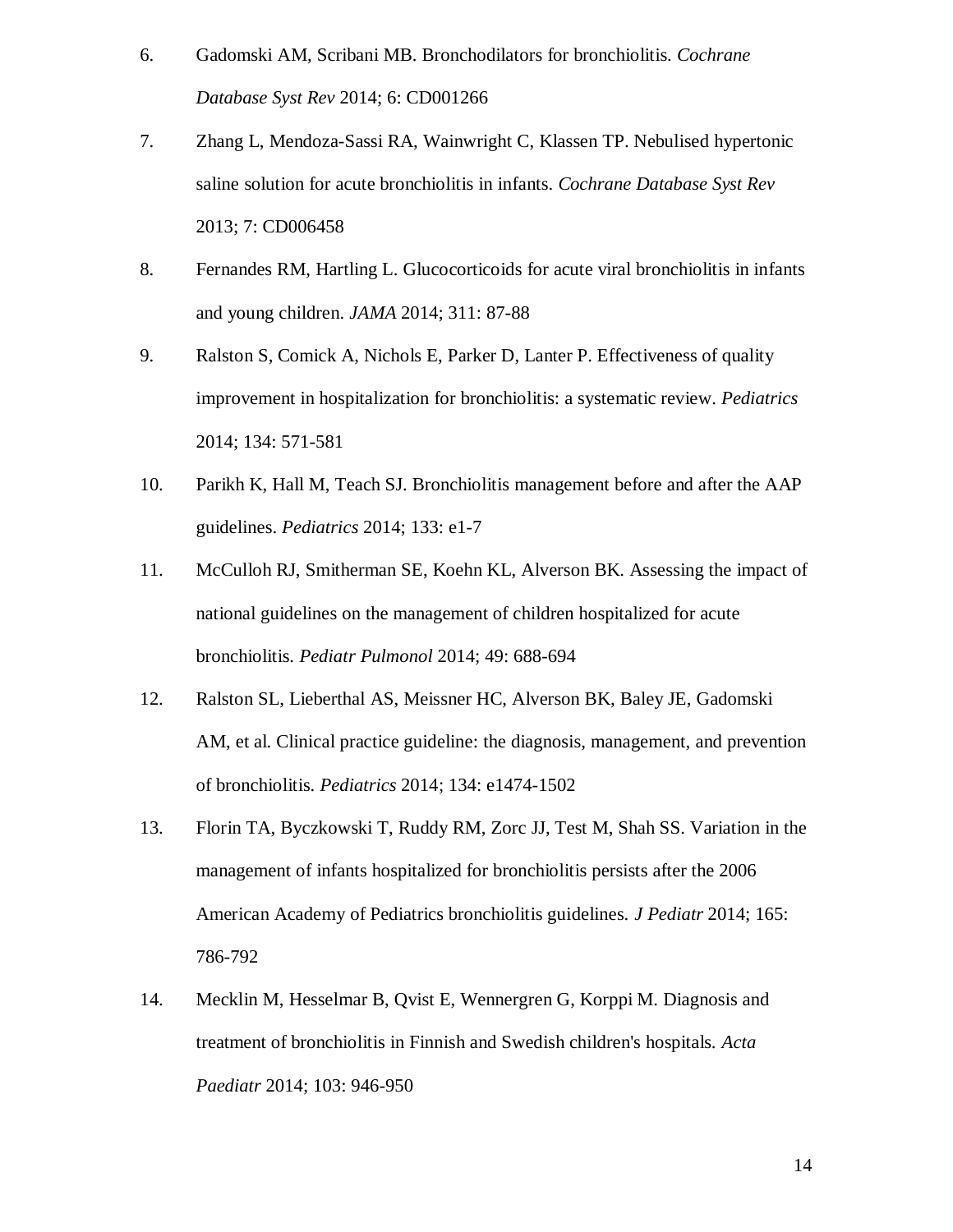- 15. Jartti T, Aakula M, Mansbach JM, Piedra PA, Bergroth E, Koponen P, et al. Hospital length-of-stay is associated with rhinovirus etiology of bronchiolitis. *Pediatr Infect Dis J* 2014; 33: 829-834
- 16. Macias CG, Mansbach JM, Fisher ES, Riederer M, Piedra PA, Sullivan AF, et al. Variability in inpatient management of children hospitalized with bronchiolitis. *Acad Pediatr* 2015; 15: 69-76
- 17. Mansbach JM, Piedra PA, Stevenson MD, Sullivan AF, Forgey TF, Clark S, et al. Prospective multicenter study of children with bronchiolitis requiring mechanical ventilation. *Pediatrics* 2012; 130: e492-500
- 18. Bajaj L, Turner CG, Bothner J. A randomized trial of home oxygen therapy from the emergency department for acute bronchiolitis. *Pediatrics* 2006; 117: 633-640
- 19. Mansbach JM, McAdam AJ, Clark S, Hain PD, Flood RG, Acholonu U, et al. Prospective multicenter study of the viral etiology of bronchiolitis in the emergency department. *Acad Emerg Med* 2008; 15: 111-118
- 20. Lukkarinen M, Lukkarinen H, Lehtinen P, Vuorinen T, Ruuskanen O, Jartti T. Prednisolone reduces recurrent wheezing after first rhinovirus wheeze: a 7-year follow-up. *Pediatr Allergy Immunol* 2013; 24: 237-243
- 21. Jartti T, Nieminen R, Vuorinen T, Lehtinen P, Vahlberg T, Gern J, et al. Shortand long-term efficacy of prednisolone for first acute rhinovirus-induced wheezing episode. *J Allergy Clin Immunol* 2015; 135: 691-698
- 22. Tapiainen T, Aittoniemi J, Immonen J, Jylkkä H, Meinander T, Nuolivirta K, et al. Finnish guidelines for the treatment of laryngitis, wheezing bronchitis and bronchiolitis in children. *Acta Paediatr* 2016; 105: 44-49
- 23. Skjerven HO, Hunderi JO, Brügmann-Pieper SK, Brun AC, Engen H, Eskedal L, et al. Racemic adrenaline and inhalation strategies in acute bronchiolitis. *N Engl J Med* 2013; 368: 2286-2293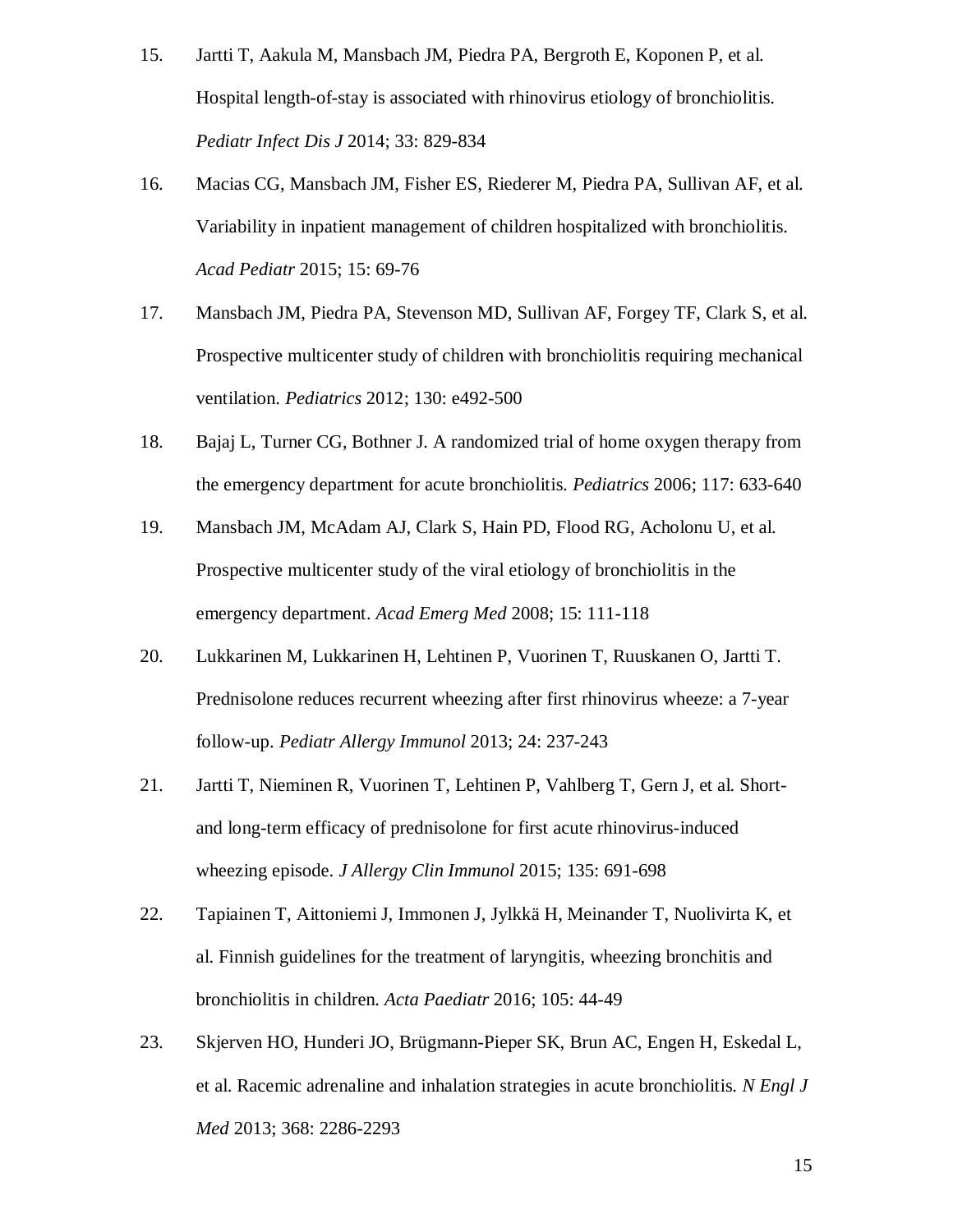- 24. Skjerven HO, Rolfsjord LB, Berents TL, Engen H, Dizdarevic E, Midgaard C, et al. Allergic diseases and the effect of inhaled epinephrine in children with acute bronchiolitis: follow-up from the randomised, controlled, double-blind, Bronchiolitis ALL trial. *Lancet Respir Med* 2015; 3: 702-708
- 25. Zorc JJ. Inhaled epinephrine does not shorten hospital stay for infants with bronchiolitis destined to develop repeated bronchospasm. *Lancet Respir Med* 2015; 3: 665-667
- 26. Fernandes RM, Bialy LM, Vandermeer B, Tjosvold L, Plint AC, Patel H, et al. Glucocorticoids for acute viral bronchiolitis in infants and young children. *Cochrane Database Syst Rev* 2013; 6: CD004878
- 27. Guilbert TW, Morgan WJ, Zeiger RS, Bacharier LB, Boehmer SJ, Krawiec M, et al. Atopic characteristics of children with recurrent wheezing at high risk for the development of childhood asthma. *J Allergy Clin Immunol* 2004; 114: 1282-1287
- 28. Jartti T, Lehtinen P, Vuorinen T, Ruuskanen O. Bronchiolitis: age and previous wheezing episodes are linked to viral etiology and atopic characteristics. *Pediatr Infect Dis J* 2009; 28: 311-317
- 29. National Institute for Health and Care Excellence. Bronchiolitis: diagnosis and management of bronchiolitis in children. (Clinical guideline ng9.) 2015. www.nice.org.uk/guidance/ng9.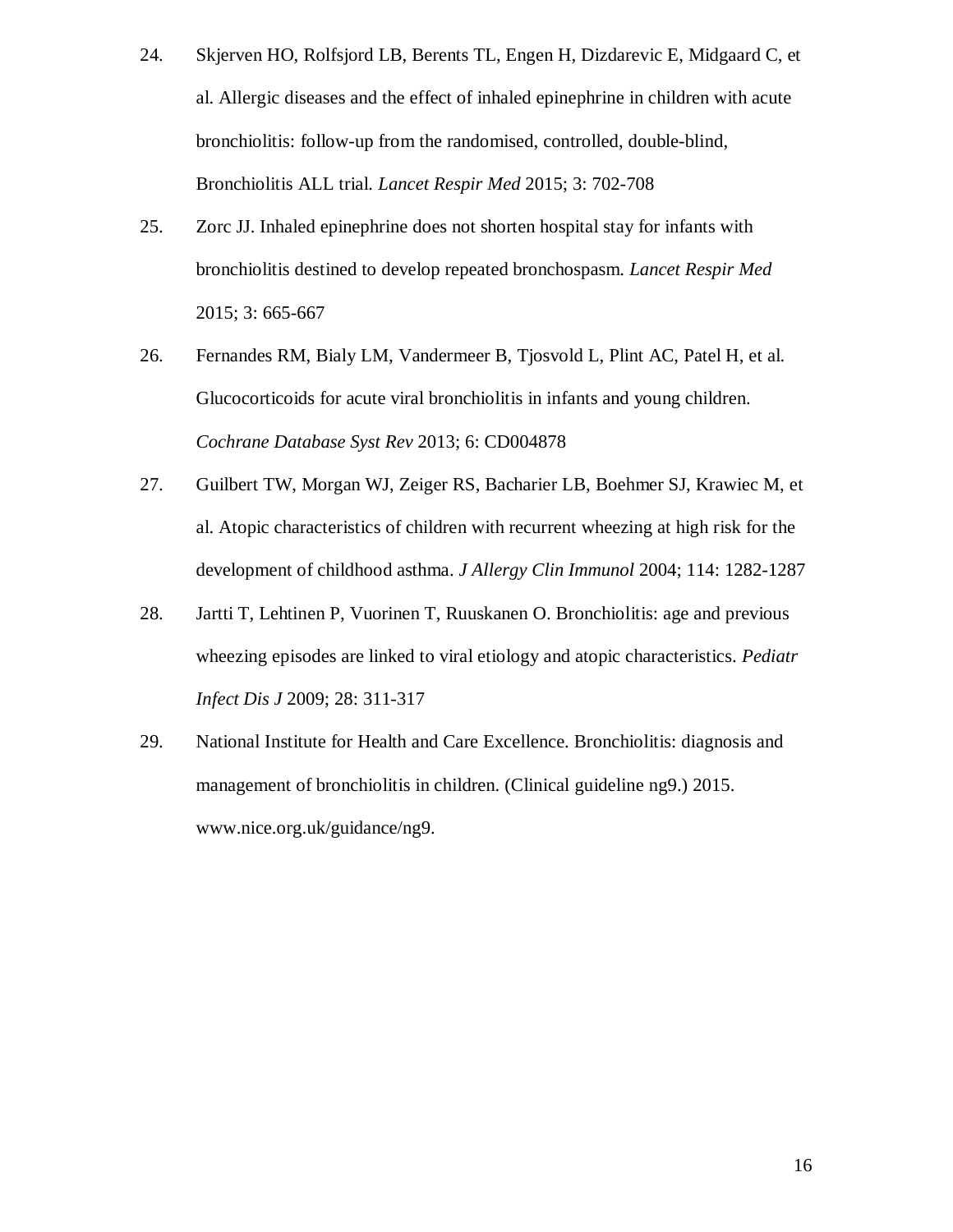# **FIGURE LEGENDS**

**Figure 1**. Diagnostic tests and medical interventions by hospital study site for patient subgroups with A) strict definition of bronchiolitis (age <12 months without history of wheeze) and B) loose definition of bronchiolitis (age  $12-23$  months or with history of wheeze). All  $p<0.001$ . Abbreviations: CBC, complete blood count; IV, intravenous fluids.

**Figure 2**. Medication administered during hospitalization by hospital study site for patient subgroups with A) strict definition of bronchiolitis (age <12 months without history of wheeze) and B) loose definition of bronchiolitis (age 12-23 months or with history of wheeze).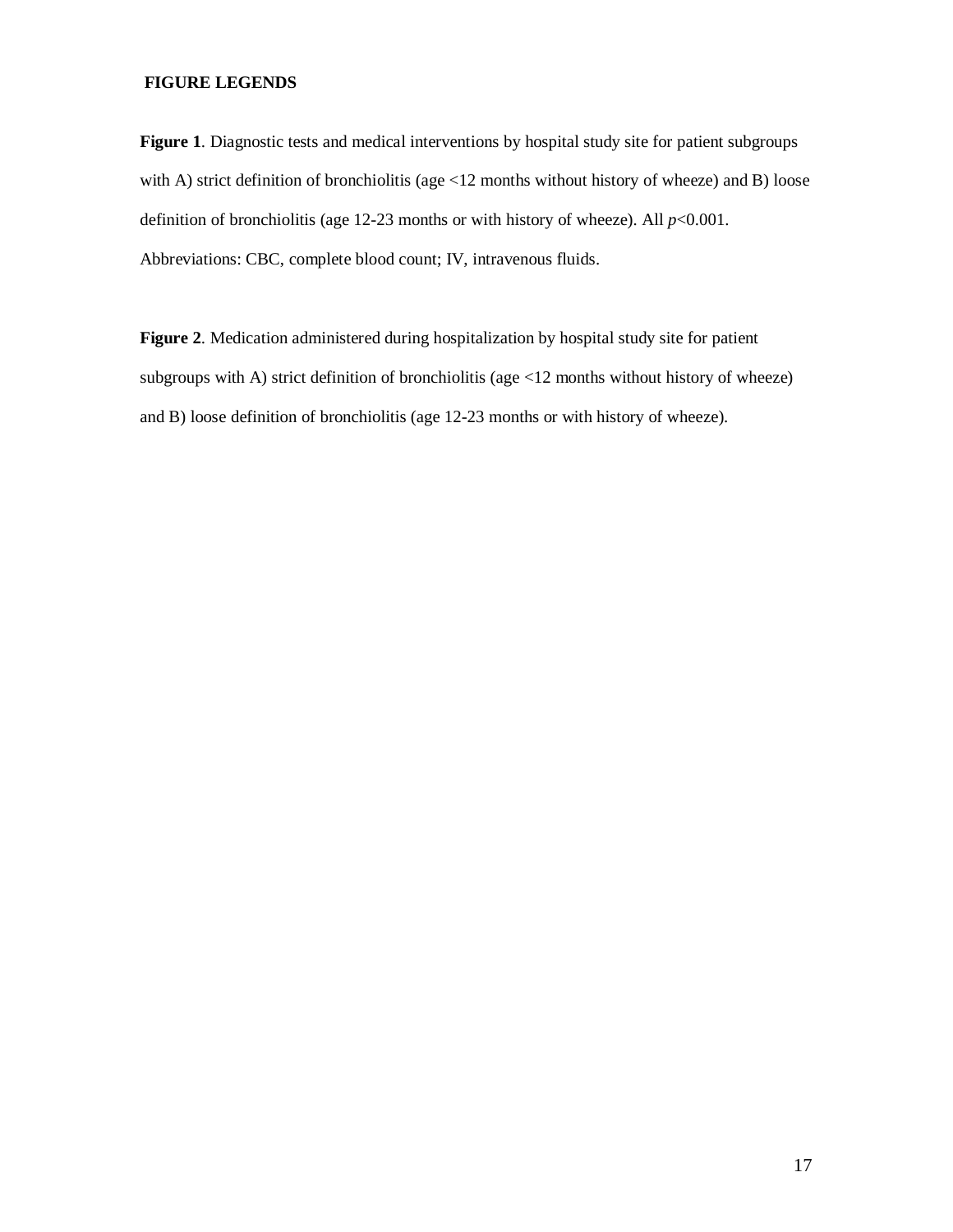# **Table 1. Characteristics of hospitalized bronchiolitis patients by bronchiolitis definition (n=408)**

|                                   |                | All subjects<br><b>Strict bronchiolitis</b><br><b>Loose bronchiolitis</b><br>$(n=408)$<br>$(n=206)$<br>$(n=202)$ |              |                |                  |                   |              |
|-----------------------------------|----------------|------------------------------------------------------------------------------------------------------------------|--------------|----------------|------------------|-------------------|--------------|
| <b>Characteristics</b>            | $\mathbf n$    | $\%$                                                                                                             | $\mathbf n$  | $\%$           | n                | $\%$              | $\mathbf{P}$ |
| <b>Site</b>                       |                |                                                                                                                  |              |                |                  |                   | < 0.001      |
| A                                 | 135            | 33                                                                                                               | 91           | 44             | 44               | 22                |              |
| $\bf{B}$                          | 135            | 33                                                                                                               | 64           | 31             | 71               | 35                |              |
| $\mathsf{C}$                      | 138            | 34                                                                                                               | 51           | 25             | 87               | 43                |              |
| Distance between home and site,   |                |                                                                                                                  |              |                |                  |                   |              |
| km (median, IQR)                  | 402            | $19(9-53)$                                                                                                       | 205          | $22(8-57)$     | 197              | $17(9-45)$        | 0.47         |
| Age in months (median, IQR)       | 408            | $8.1(3.3-14.8)$                                                                                                  | 206          | $3.7(1.8-6.6)$ | 202              | $14.8(10.8-18.3)$ | < 0.001      |
| Age in months                     |                |                                                                                                                  |              |                |                  |                   | < 0.001      |
| $<1$ month                        | 23             | 6                                                                                                                | 23           | 11             | $\boldsymbol{0}$ | $\mathbf{0}$      |              |
| $1 - 1.9$                         | 41             | 10                                                                                                               | 36           | 17             | 5                |                   |              |
| $2 - 3.9$                         | 62             | 15                                                                                                               | 52           | 25             | 10               | $rac{2}{5}$       |              |
| $4 - 5.9$                         | 43             | 11                                                                                                               | 36           | 17             | $\overline{7}$   | $\overline{3}$    |              |
| $6-11.9$                          | 95             | 23                                                                                                               | 59           | 29             | 36               | 18                |              |
| $\geq$ 12                         | 144            | 35                                                                                                               | $\theta$     | $\theta$       | 144              | 71                |              |
| <b>Sex</b>                        |                |                                                                                                                  |              |                |                  |                   | 0.12         |
| Male                              | 251            | 62                                                                                                               | 119          | 58             | 132              | 65                |              |
| Female                            | 157            | 38                                                                                                               | 87           | 42             | 70               | 35                |              |
| Race                              |                |                                                                                                                  |              |                |                  |                   | 0.85         |
| white                             | 403            | 99                                                                                                               | 203          | 99             | 200              | 99                |              |
| black                             | 3              | 1                                                                                                                | $\sqrt{2}$   | $\mathbf{1}$   | $\mathbf{1}$     | 0,5               |              |
| other or missing                  | $\overline{2}$ | $\theta$                                                                                                         | $\mathbf{1}$ | 0.5            | $\mathbf{1}$     | 0,5               |              |
| RDSS, quartiles                   |                |                                                                                                                  |              |                |                  |                   | < 0.001      |
| $1(0-3.05)$                       | 99             | 24                                                                                                               | 65           | 32             | 34               | 17                |              |
| $2(3.12 - 5.00)$                  | 112            | 27                                                                                                               | 71           | 34             | 41               | 20                |              |
| $3(5.003 - 6.41)$                 | 84             | 21                                                                                                               | 35           | 17             | 49               | 24                |              |
| $4(6.44 - 8.0)$                   | 98             | 24                                                                                                               | 30           | 15             | 68               | 34                |              |
| missing                           | 15             | $\overline{4}$                                                                                                   | 5            | 2              | 10               | 5                 |              |
|                                   |                |                                                                                                                  |              |                |                  |                   |              |
| <b>Inpatient</b>                  |                |                                                                                                                  |              |                |                  |                   |              |
| <b>ICU</b>                        | 13             | 3                                                                                                                | 13           | 6              | $\mathbf{0}$     | $\boldsymbol{0}$  | < 0.001      |
| Hospital LOS (days), median (IQR) | 408            | $2(1-3)$                                                                                                         | 206          | $2(1-3)$       | 202              | $1.5(1-3)$        | 0.07         |
| Hospital $\geq$ 3 LOS (days)      | 130            | 32                                                                                                               | 73           | 35             | 57               | 28                | 0.12         |
|                                   |                |                                                                                                                  |              |                |                  |                   |              |
| <b>Virology</b>                   |                |                                                                                                                  |              |                |                  |                   |              |
| <b>RSV</b>                        | 175            | 43                                                                                                               | 133          | 65             | 42               | 21                | < 0.001      |
| RV                                | 130            | 32                                                                                                               | 29           | 14             | 101              | 50                | < 0.001      |
|                                   |                |                                                                                                                  |              |                |                  |                   |              |
| <b>Number of infections</b>       |                |                                                                                                                  |              |                |                  |                   | 0.33         |
| $\boldsymbol{0}$                  | 58             | 14                                                                                                               | 24           | 12             | 34               | 17                |              |
| $\mathbf{1}$                      | 287            | 70                                                                                                               | 149          | 72             | 138              | 68                |              |
|                                   |                |                                                                                                                  |              |                |                  |                   |              |
| $\geq$ 2                          | 63             | 15                                                                                                               | 33           | 16             | 30               | 15                |              |

Abbreviations: IQR, interquartile range; RDSS, respiratory distress severity score; ICU, intensive care unit; LOS, length of stay; RSV respiratory syncytial virus; RV, rhinovirus.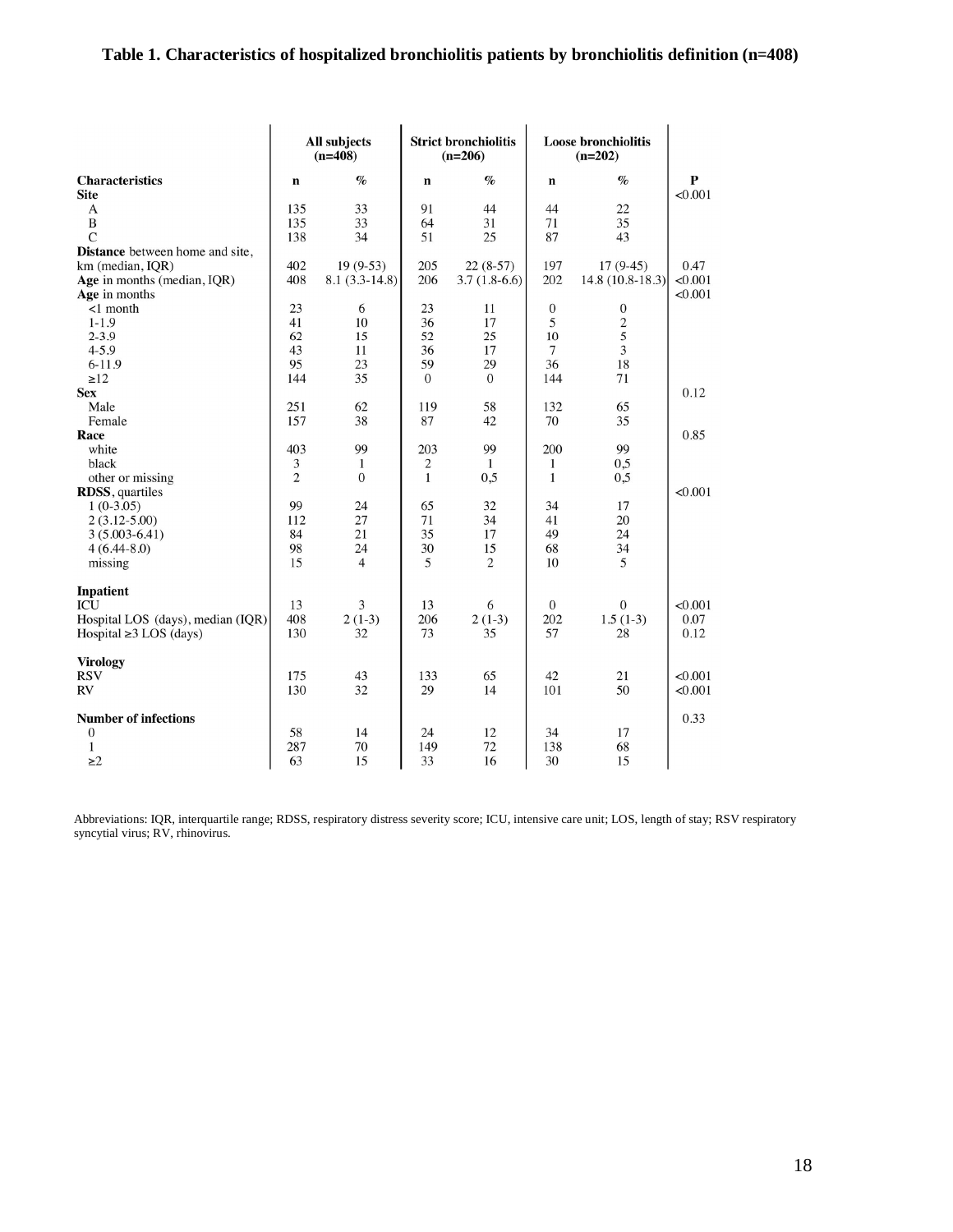# **Table 2. Intraclass Correlation Coefficient assessing inter-site variability in the use of diagnostic tests and treatments for bronchiolitis, with and without adjustment for patient characteristics**

#### **Strict bronchiolitis, n=206**

|                             |                     | Model A: site random effects |       | adjustment for patient<br>characteristics* |       |      |
|-----------------------------|---------------------|------------------------------|-------|--------------------------------------------|-------|------|
| <b>Outcomes</b>             | $\text{ICC } (\% )$ | 95%CI                        |       | $\text{ICC } (\% )$                        | 95%CI |      |
| CBC performed               | 53%                 | 17%                          | 86%   | 56%                                        | 18%   | 88%  |
| Chest x-ray performed       | 50%                 | 16%                          | 85%   | 52%                                        | 17%   | 86%  |
| IV received                 | 41%                 | 9.8%                         | 82%   | 56%                                        | 18%   | 89%  |
| Nebulized epinephrine given | 43%                 | 12%                          | 80%   | 42%                                        | 12%   | 81%  |
| Nebulized salbutamol given  | 0%                  | 0%                           | $0\%$ | $0\%$                                      | $0\%$ | 0%   |
| Corticosteroids             | 8.4%                | $0.6\%$                      | 58%   | 17%                                        | 1.8%  | 70%  |
| Antibiotics                 | $0.1\%$             | 0%                           | 100%  | $0.4\%$                                    | $0\%$ | 100% |

**Model B: site random effects with** 

#### **Loose bronchiolitis, n=202**

|                             |                     | Model A: site random effects |     | Model B: site random effects with<br>adjustment for patient<br>characteristics* |         |       |  |
|-----------------------------|---------------------|------------------------------|-----|---------------------------------------------------------------------------------|---------|-------|--|
| <b>Outcomes</b>             | $\text{ICC } (\% )$ | 95%CI                        |     | $\text{ICC } (\% )$                                                             |         | 95%CI |  |
| CBC performed               | 50%                 | 15%                          | 85% | 53%                                                                             | 16%     | 87%   |  |
| Chest x-ray performed       | 31%                 | 7.4%                         | 71% | 33%                                                                             | 7.7%    | 74%   |  |
| IV received                 | 36%                 | 7.7%                         | 79% | 33%                                                                             | 6.3%    | 79%   |  |
| Nebulized epinephrine given | 31%                 | $6.7\%$                      | 73% | 37%                                                                             | 7.9%    | 80%   |  |
| Nebulized salbutamol given  | 44%                 | 13%                          | 81% | 48%                                                                             | 14%     | 84%   |  |
| Corticosteroids             | $0\%$               | 0%                           | 0%  | 4.1%                                                                            | $0.1\%$ | 67%   |  |
| Antibiotics                 | 1.0%                | 0%                           | 73% | 3.7%                                                                            | $0.2\%$ | 43%   |  |

\*Age, sex, insurance, major relevant comorbid disorder, respiratory distress severity score (RDSS)

Abbreviations: ICC, intraclass correlation coefficient; 95% CI, 95% confidence interval; IV, intravenous.